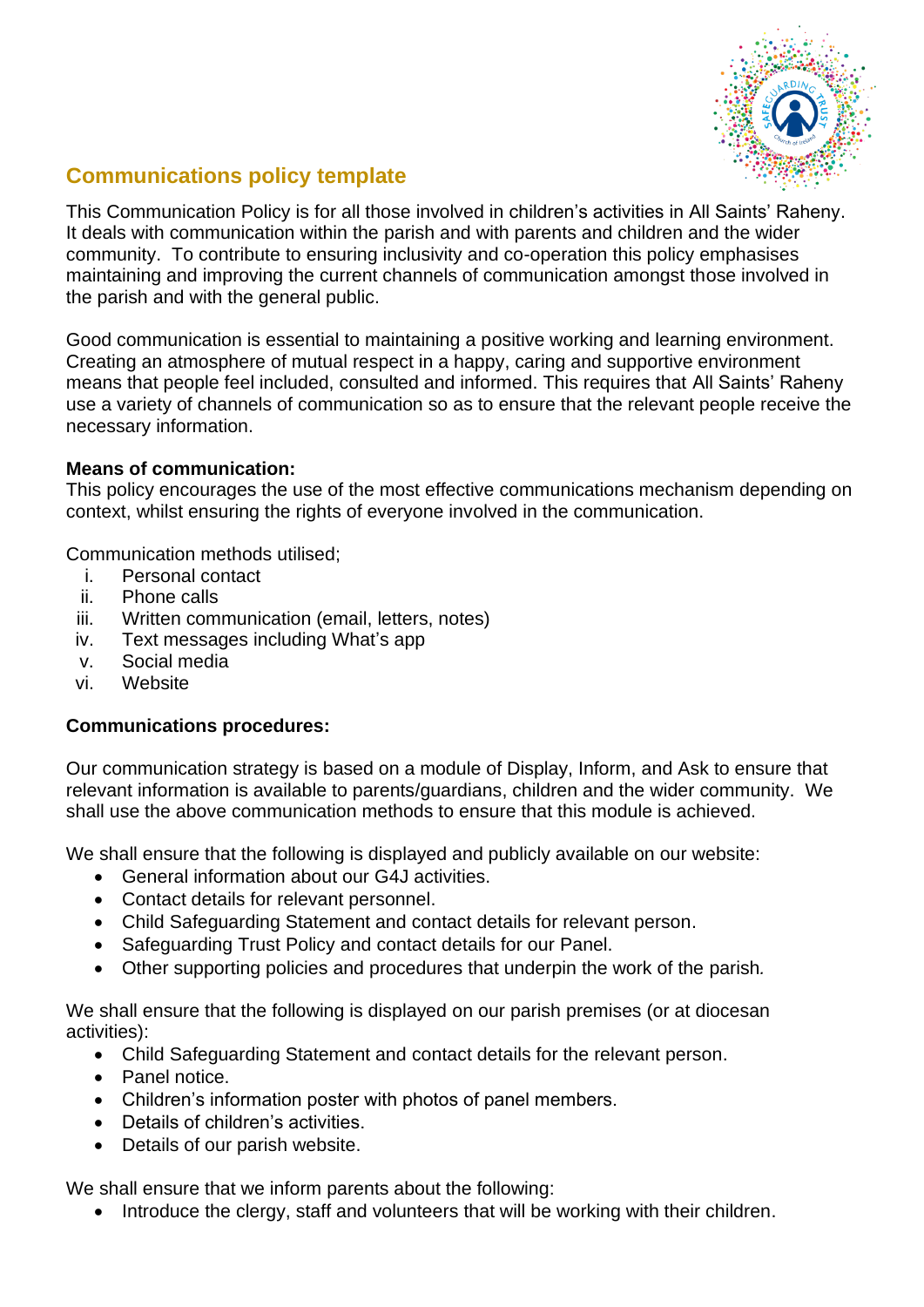- Who their first point of contact should be within their child's group.
- General information about the activity their child is participating in.
- Calendar of events.
- Details of activities, trips and outing.
- Code of Behaviour for their child's group and the sanctions for breaching that Code of Behaviour.
- Reports on activities undertaken within our groups via our parish newsletter/magazine/website/social media site or Diocesan magazine/website.
- Safeguarding Trust and supporting policies through information leaflets.
- How to make a complaint.
- Any concerns clergy, staff or volunteers have about their child's welfare and safety provided it does not further endanger the child, clergy, staff, volunteers or panel members.

We shall ensure that we inform children about the following:

- Upcoming activities.
- Their rights to be protected, listened to and to have their views taken into consideration.
- Safeguarding Trust through information leaflets and posters.
- The Code of Behaviour that applies to them and the sanctions for breaching that Code of Behaviour.

We shall provide the family of all children joining one of our parish groups with information pack which includes:

- letter of welcome to parents/guardians, programme of activities;
- Safeguarding Trust parent/guardian information leaflet and Safeguarding Trust child information leaflet (if child is over 10 years);
- details regarding the meeting times and arrangements for dropping off and picking up children;
- contact details for clergy, staff or volunteers;
- membership/registration form for submitting child's personal details/medical information/emergency contact numbers/consent authorisation;
- photographic policy/consent authorisation;
- Code of behaviour for members for your group and sanctions for breaching the Code of Behaviour;
- details of where to access of relevant policies and Child Safeguarding Statement or copies of same.

We shall ask parents or quardians to:

- Complete a Membership Registration form for their child annually providing child's personal details, medical information, emergency contact number, consent authorisation.
- Complete consent forms for photographs, outings etc as necessary.
- Ensure that consents are provided by those with parental/ guardian responsibility.
- Keep clergy, staff and volunteers informed about relevant information in relation to their child and family during the year.
- Confirm that the information being provided to them is being received and understood.
- Check in with clergy, staff and volunteers for feedback on how their child is doing.
- Provide feedback to clergy, staff and volunteers on what we are doing well and how we can improve or change to benefit parents and members of our groups.

We shall ask children to:

- Ensure that the information we are providing them with is being received and understood.
- Talk to clergy, staff and volunteers about any concerns that they might have.